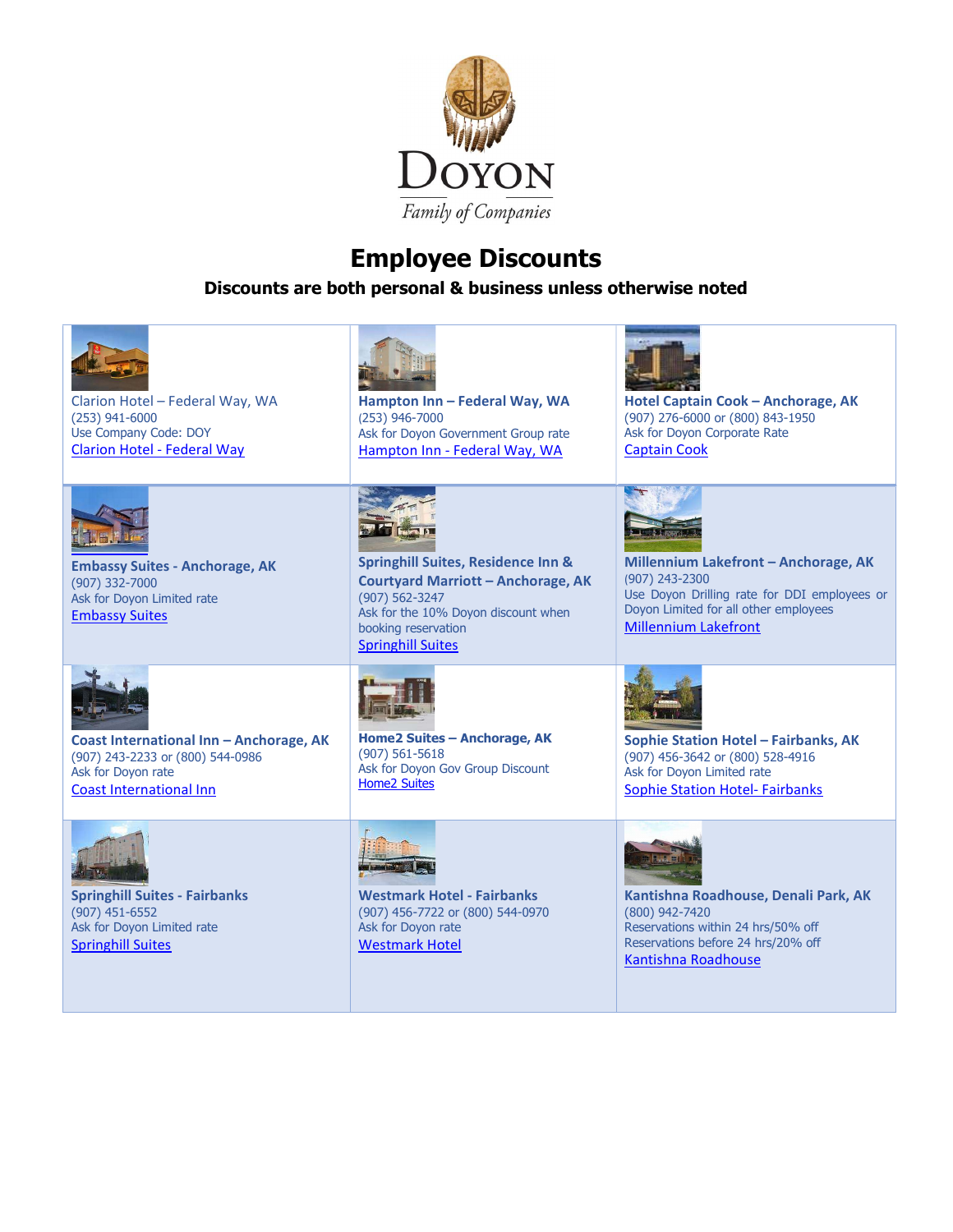

## Employee Discounts

Discounts are both personal & business unless otherwise noted